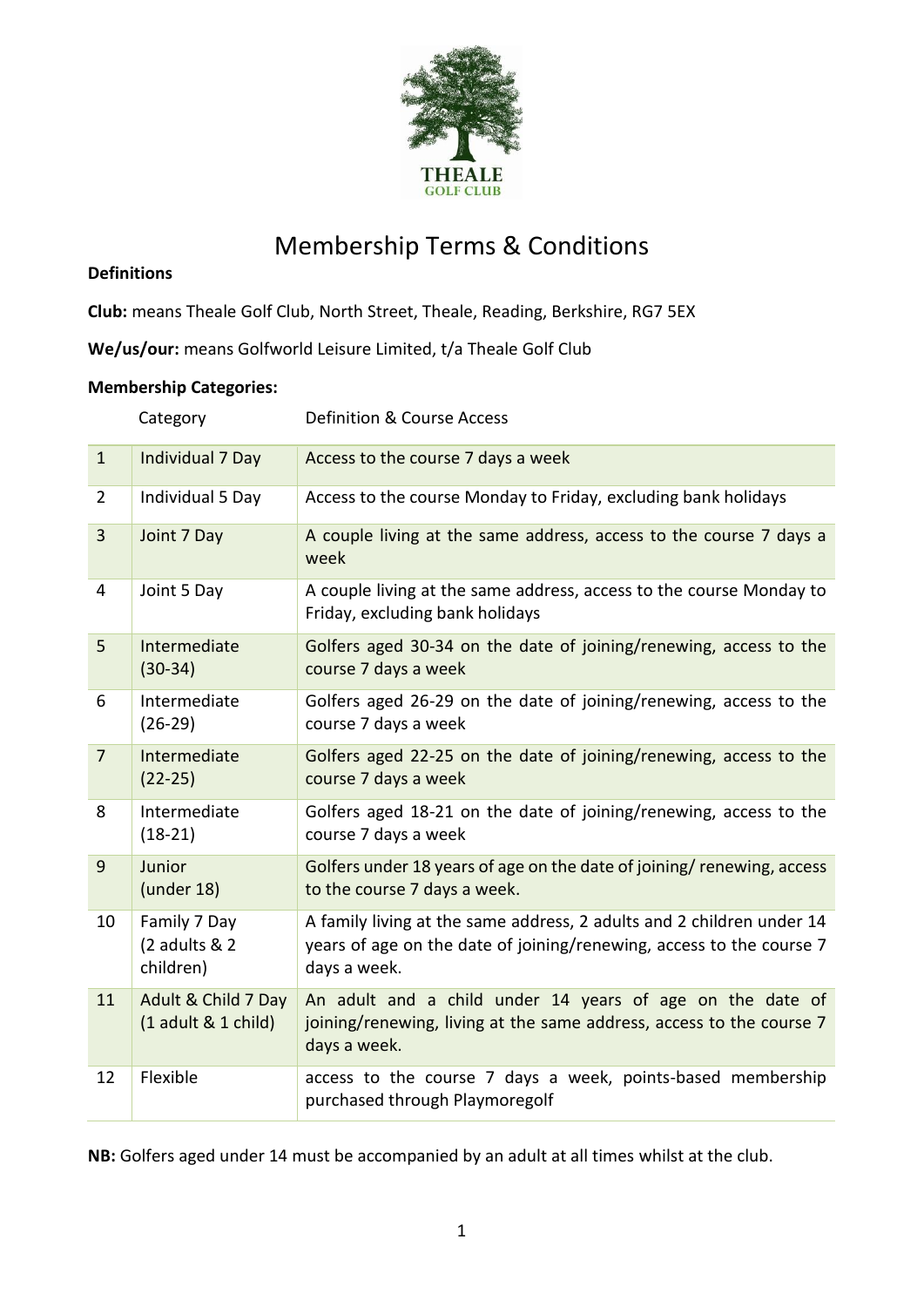**Affiliation Fees:** means fees due to England Golf (for male and female members) and BB&O (for male members) or BCLGA (for female members). BB&O collect the fees from the club on behalf of the player. The club must collect those fees from every member. The club is collecting the fees on behalf of England Golf and the County; they are not part of the subscription and are therefore not club funds. These fees are due annually; on your joining date and thereafter on your renewal date and will be listed separately on your renewal invoice.

*Membership direct with the club*

- 1. These terms and conditions apply to membership categories 1 to 11 (inclusive).
- 2. Upon joining the club, you are committing to a 12-month fixed-term contract. Members can pay either by annual subscription in advance or pay monthly over 10 months, by Direct Debit.
- 3. Upon the date of joining, a £25 admin fee is due plus the membership subscription (either the full amount upfront or the first monthly payment) and the corresponding affiliation fees. Affiliation fees due may vary if you are a member of another club, please advise us of the name and location of your other club and which club is your home club.
- 4. If paying over 10 months by Direct Debit, this online [mandate](https://pay.gocardless.com/AL0004M72KWKBQ) needs to be completed for the purpose of setting up your Direct Debit for the remaining 9 payments. Once completed, the club will link the amounts due to be collected.
- 5. If you pay for your membership in advance or over 10 months, we will write to you before the end of your membership term and invite you to renew for another 12 months.
- 6. In some circumstances (serious illness or other certified medical reason, loss of employment or redundancy) you may be allowed to suspend your membership for an agreed period (up to a maximum of 6 months). This request must be made to the club in writing, stating the reason for deferral and including supporting medical evidence/evidence that you cease to be employed and/or have been made redundant (such as a doctor's/hospital note or a note from your employer). We reserve the right to decline your application or apply an administration fee. Any such period spent suspended will not form any part of any agreed minimum number of payments. Such a suspension will also include suspension of all membership benefits.
- 7. All tee time bookings are to be made, subject to availability, via the BRS app/website, or by calling the club or in person at the club.
- 8. You can invite up to 3 guests per tee time, at the applicable guest rate for the date of play.
- 9. If over 18, you are eligible (subject to holding an active handicap) to enter all club competitions applicable to your age and gender. If you wish to play in a competition which is held on a day that is outside of your membership, you can play in the competition and pay the guest green fee for that day.
- 10. We will write to inform you a minimum of two weeks before the introduction of any price increase.
- 11. Membership prices are reviewed on an annual basis and we reserve the right to apply a price increase.
- 12. Additional terms are listed under the section "For all memberships at the club". Please see this section below.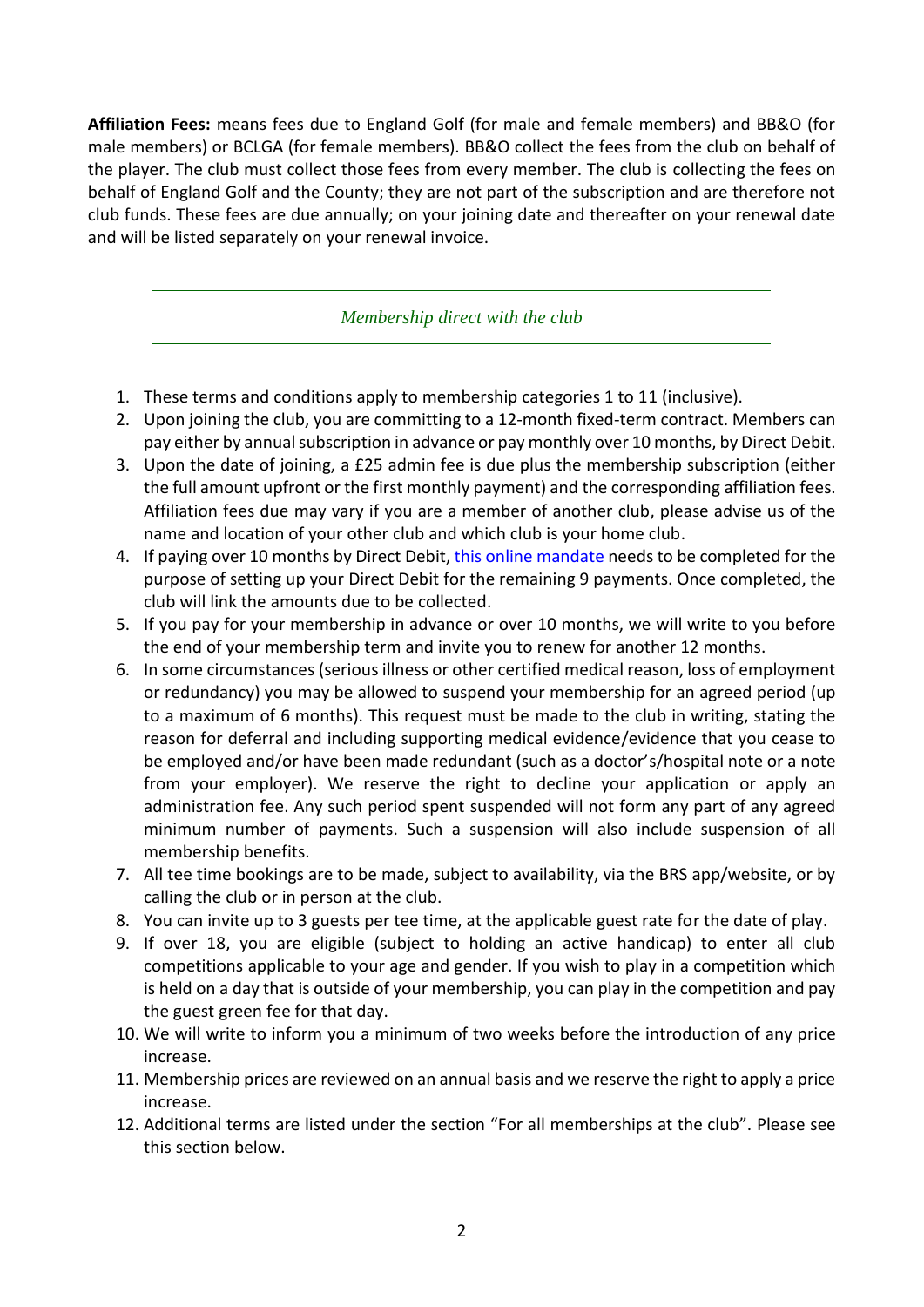## *Flexible Membership via Playmoregolf*

- 1. These terms and conditions apply to membership category 12.
- 2. Your agreement with Playmoregolf is as per their terms & conditions which can be found via this [link,](https://www.playmore.golf/terms-and-conditions/) as well as these terms provided here.
- 3. You join the Playmoregolf scheme via their website which involves purchasing points for use to book tee times. The number of points required to book a tee time will vary depending on the time of day, day of the week and season.
- 4. Playmoregolf points can be used for booking tee times only. Golf Buggies, Driving Range tokens and ancillary items must be paid for by cash/card.
- 5. As a playing member of a golf club, you will need to pay the relevant affiliation fees to Theale Golf Club. An invoice will be raised and sent to you within 2 weeks of you joining. These fees are due annually on your joining/renewal date. Affiliation fees due may vary if you are a member of another club, please advise us of the name and location of your other club and which club is your home club.
- 6. Playmoregolf will email you before the end of your membership term and invite you to renew for another 12 months. If "Auto Renewal" is selected in your playmoregolf account, your membership will renew automatically. You also have the option to upgrade to a "non-flexible" membership category (categories 1-11), should you feel you are making use of the facilities more regularly.
- 7. Due to the nature of the flexible membership, there is no option to suspend your membership at the club.
- 8. All tee time bookings are to be made, subject to availability, via the Playmoregolf app/website, at which point your points will be automatically deducted.
- 9. You can invite up to 3 guests per tee time, at the applicable guest rate for the date of play or by using your flexible points. If using your points, please book these guests in when making your original booking.
- 10. If over 18, you are eligible (subject to holding an active handicap) to enter all club competitions applicable to your age and gender, excluding honour board competitions and inter-club matches.
- 11. Additional terms are listed under the section "For all memberships at the club". Please see this section below.

## *For all memberships at the club*

- 1. The date you join is the start of your 12-month membership at the club and becomes your renewal date (we have no set joining date).
- 2. All members are required to have on their golf bag, their membership bag tag displaying their correct membership year and category.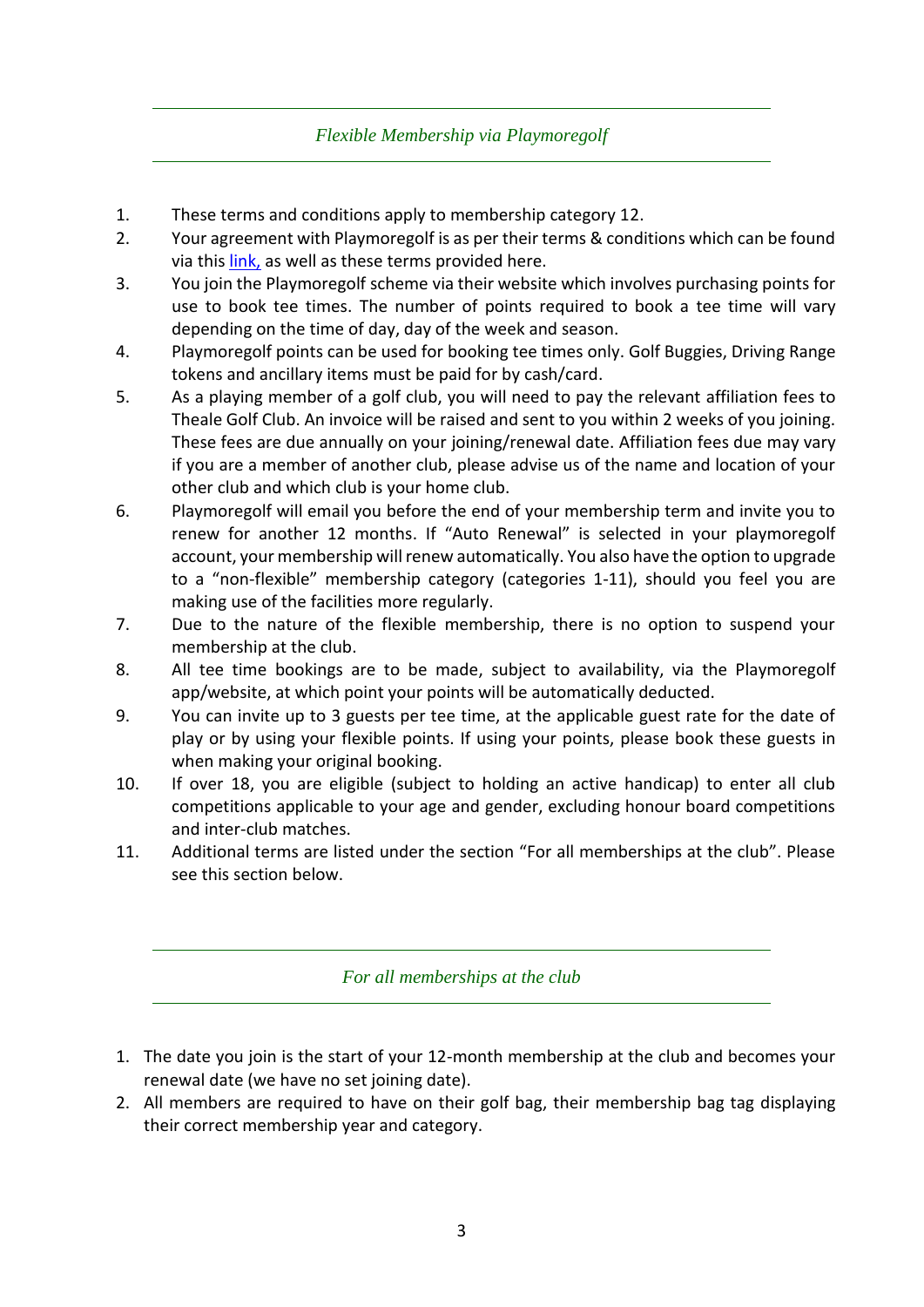- 3. If you do not wish to renew your membership, please notify us at least 14 days before your renewal date.
- 4. Tee times for all bookings must be adhered to or amended/cancelled as required. If you attend at a later or earlier time than booked, you may be refused entry onto the golf course until the next available tee time.
- 5. Members may be charged the full visitor green fee cost of a tee time if you fail to attend and without giving at least 24 hours notice to cancel your booking.
- 6. We may impose temporary 'fair usage' restrictions for tee time bookings, applied in exceptional circumstances where demand exceeds supply. We will make every effort to communicate these restrictions in advance.
- 7. You must use all equipment and facilities in an appropriate manner and give safe regard to your own health and safety and that of others.
- 8. Please inform us if your personal details change e.g. address, telephone number, e-mail.
- 9. The club may at any time withdraw all or any part of club facilities for any period or periods where and when it may be deemed necessary for repair, maintenance, alteration safety reasons or for alternative use.
- 10. We accept no liability for lost or stolen goods whilst on our premises unless as a direct result of our negligence. Property stored in lockers is at your own risk. Cars parked in the car park and all contents in them are your responsibility and we will not accept any liability for loss or damage to them.
- 11. By signing up to membership you agree that your membership fees shall remain payable throughout the membership period irrespective of your use of the facility. It is the responsibility of the member to ensure they use the facilities provided under this agreement. Theale Golf Club takes no responsibility for non attendance and as such refunds will not be issued due to non attendance.
- 12. Theale Golf Club reserves the right to adjust or amend the terms and conditions as necessary without prior notice. Members are requested to adhere to the terms and conditions of use. These may vary from time to time.
- 13. We reserve the right to cancel a membership without refund if these conditions are not adhered to.
- 14. The failure of us to exercise or enforce any right or provision of these terms shall not constitute a waiver of such right or provision. For example, if you miss a payment and we do not chase you, but we continue to provide you with access to the club, we can still require you to make the payment at a later date.
- 15. The Etiquette of Golf as detailed under Section 1 of the Rules of Golf by the Royal and Ancient Golf Club is adopted by the Club. Members are expected to be courteous and considerate at all times and respectful of our golf course. Slow play must be avoided at all times in the interests of every golfer. It is the duty of the golfers during every round to keep their position on the course and keep up with the playersin front, or allow players through. Players should be ready to play as soon as it is their turn to play.

## **Force Majeure**

The club is not to be held responsible for course closures however lengthy arising from the COVID-19 crisis or any supervening event, and no assurance of access to the club, clubhouse or facilities is given.